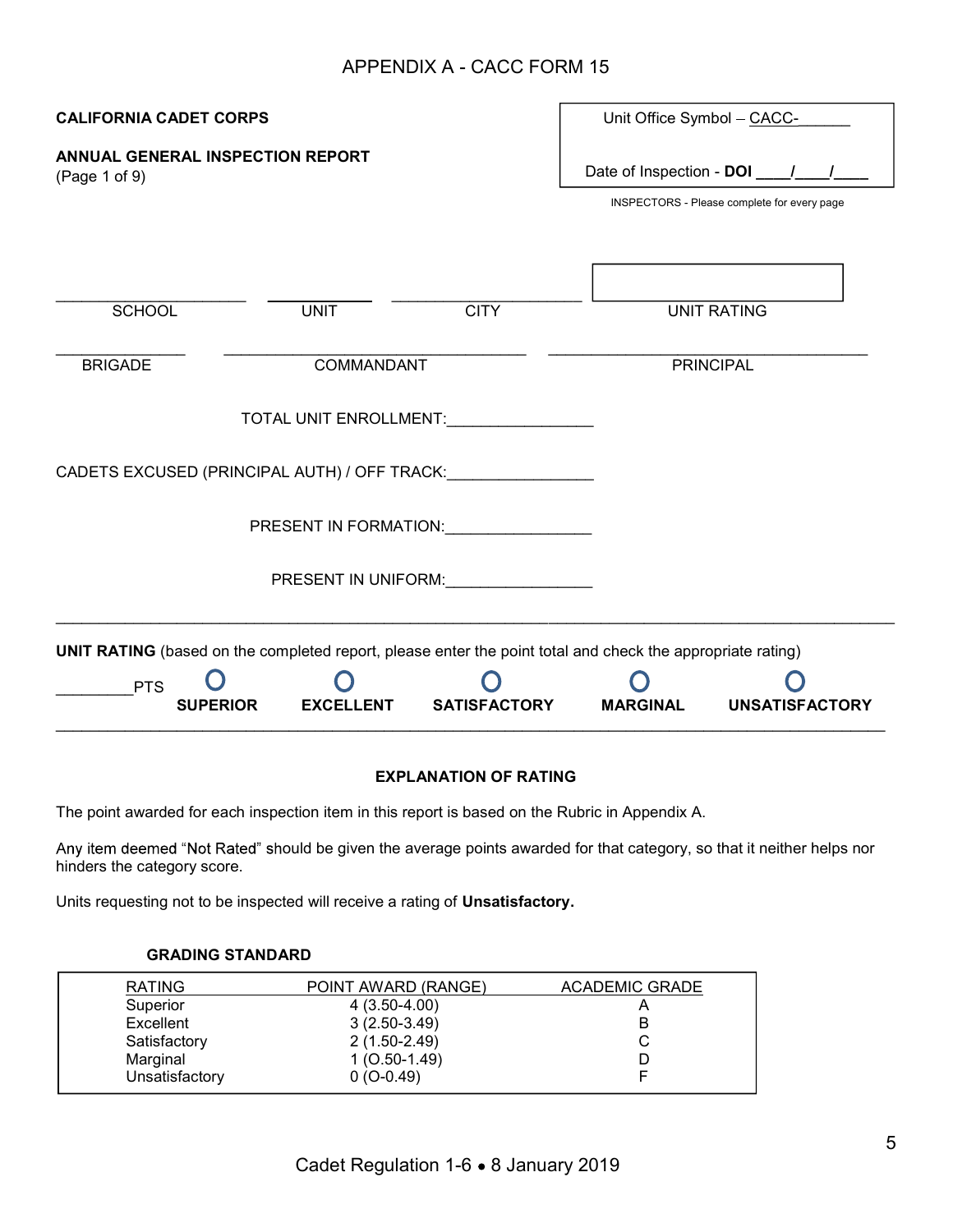.

#### ANNUAL GENERAL INSPECTION REPORT (Page 2 of 9)

#### I. SCHOOL AND COMMUNITY SERVICE

| Date of Inspection - DOI |
|--------------------------|

Unit Office Symbol - CACC-

| <b>CATEGORY</b>                                               | <b>INSPECTED ITEM</b>                                               | <b>PTS</b><br><b>POSS</b> | <b>PTS</b><br><b>AWARD</b> | <b>COMMENTS</b> |
|---------------------------------------------------------------|---------------------------------------------------------------------|---------------------------|----------------------------|-----------------|
|                                                               | 1. Community Service<br>(Unit)                                      | $\overline{4}$            |                            |                 |
|                                                               | <b>Community Service</b><br>2.<br>(Individual)                      | $\overline{4}$            |                            |                 |
|                                                               | 3. School Service (General)                                         | 4                         |                            |                 |
|                                                               | 4. School Service (Color<br>Guard)                                  | $\overline{4}$            |                            |                 |
| I. SCHOOL<br><b>AND</b><br><b>COMMUNITY</b><br><b>SERVICE</b> | 5. Parades                                                          | $\overline{4}$            |                            |                 |
|                                                               | 6. Specialized Service                                              | $\overline{4}$            |                            |                 |
|                                                               | 7. Community Partnerships<br>(Military/Veteran)                     | $\overline{4}$            |                            |                 |
|                                                               | 8. Public Communications                                            | $\overline{4}$            |                            |                 |
|                                                               | I. SCHOOL AND<br><b>COMMUNITY SERVICE</b><br><b>TOTAL:</b>          | 32                        |                            |                 |
|                                                               | Superior: 28-32<br>Excellent: 20-27                                 |                           |                            |                 |
| <b>Category</b><br><b>Result</b>                              | Satisfactory: 12-19<br>Marginal: 4-11<br><b>Unsatisfactory: 0-3</b> | Circle One                |                            |                 |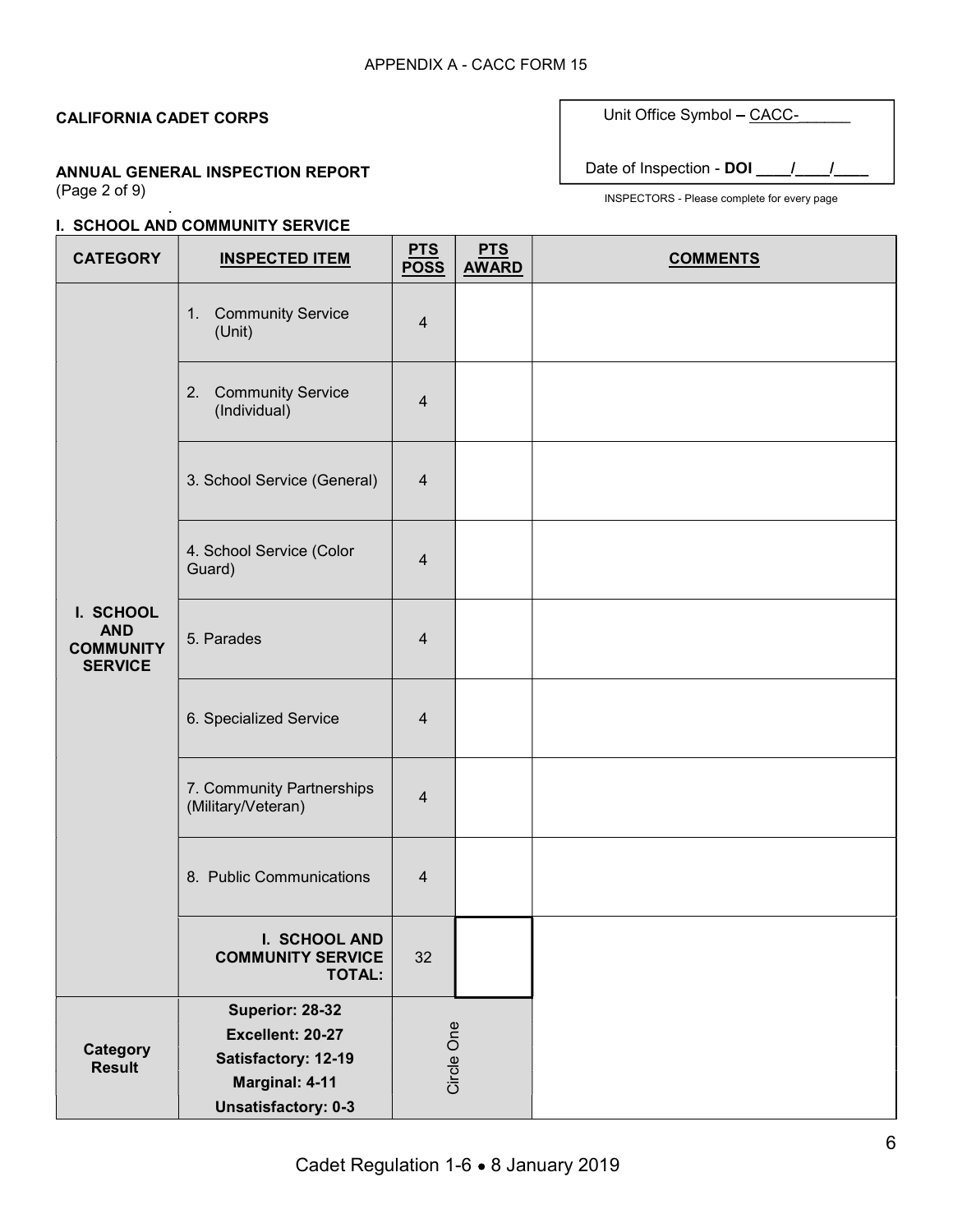### ANNUAL GENERAL INSPECTION REPORT

(Page 3 of 9)

# Unit Office Symbol - CACC-

Date of Inspection - DOI \_\_\_\_/\_

INSPECTORS - Please complete for every page

# II. UNIT DISCIPLINE (IN-RANKS / DRILL)

| <b>CATEGORY</b>                                        | $\sim$ 0.1.1 bioon care (a) found to brace<br><b>INSPECTED ITEM</b>   | <b>PTS</b><br><b>POSS</b> | <b>PTS</b><br><b>AWARD</b> | <b>COMMENTS</b> |
|--------------------------------------------------------|-----------------------------------------------------------------------|---------------------------|----------------------------|-----------------|
|                                                        | 9. Percentage of Cadets<br>Present for In-ranks<br>Inspection         | $\overline{4}$            |                            |                 |
|                                                        | 10. Percentage of Cadets in<br>Uniform for In-ranks<br>Inspection     | $\overline{4}$            |                            |                 |
|                                                        | 11. Conduct of In-ranks<br>Inspection (NTE #9 Score)                  | $\overline{4}$            |                            |                 |
|                                                        | 12. Neatness and<br>Appearance of Cadets in<br>Uniform (NTE #9 Score) | $\overline{4}$            |                            |                 |
| II. UNIT<br><b>DISCIPLINE</b><br>(IN-RANKS /<br>DRILL) | 13. Execution of Close Order<br>Drill, Squad                          | $\overline{4}$            |                            |                 |
|                                                        | 14. Execution of Close Order<br>Drill, Platoon                        | $\overline{4}$            |                            |                 |
|                                                        | 15. Proper Wearing of the<br><b>Cadet Corps Uniform</b>               | $\overline{4}$            |                            |                 |
|                                                        | 16. Proper Wearing of the<br><b>Commandant Uniform</b>                | $\overline{4}$            |                            |                 |
|                                                        | <b>II. UNIT DISCIPLINE</b><br><b>TOTAL:</b>                           | 32                        |                            |                 |
|                                                        | Superior: 28-32                                                       |                           |                            |                 |
| Category<br><b>Result</b>                              | Excellent: 20-27<br>Satisfactory: 12-19                               |                           |                            |                 |
|                                                        | Marginal: 4-11                                                        |                           | Circle One                 |                 |
|                                                        | <b>Unsatisfactory: 0-3</b>                                            |                           |                            |                 |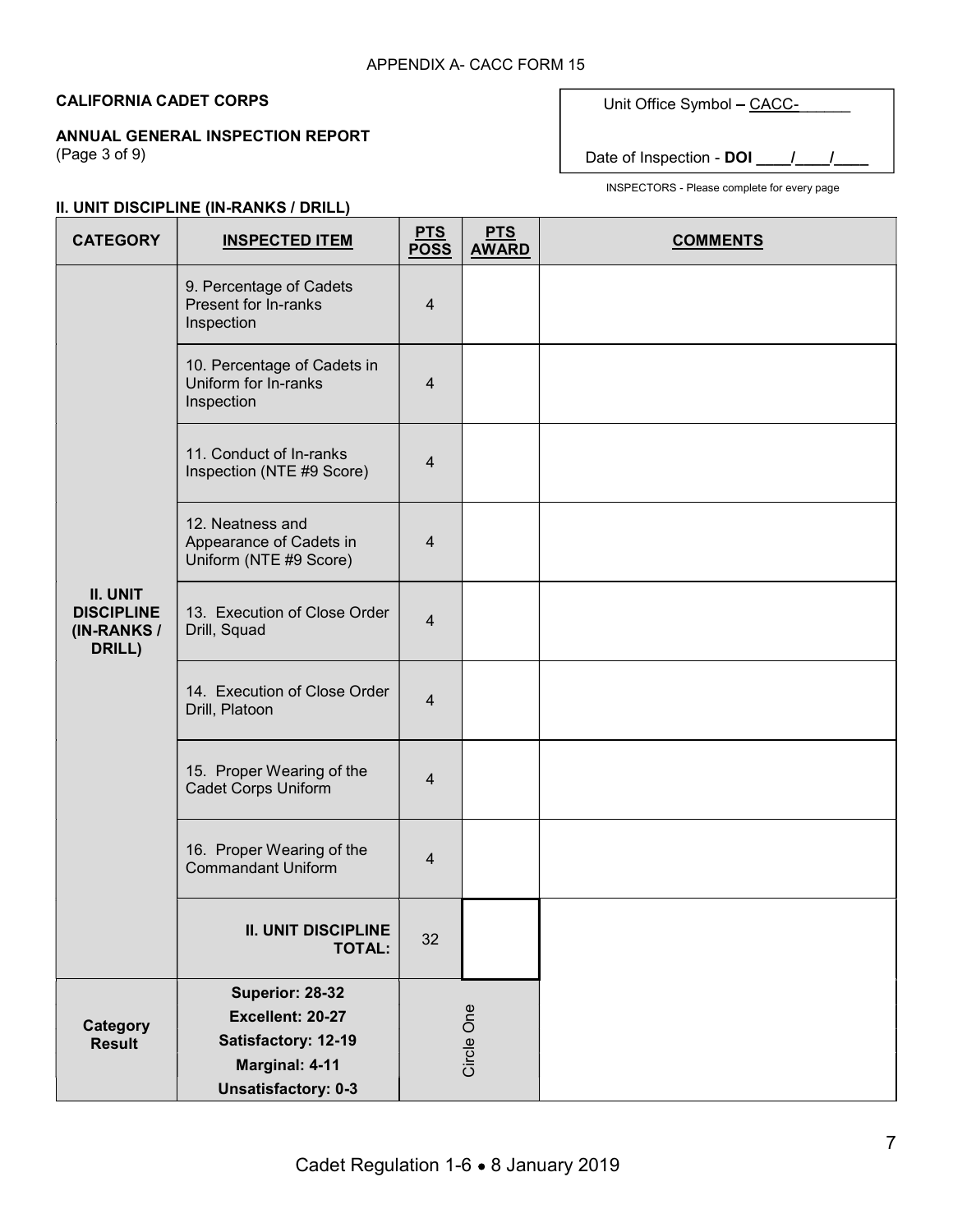ANNUAL GENERAL INSPECTION REPORT (Page 4 of 9)

# III. LEADERSHIP

Unit Office Symbol - CACC-

Date of Inspection - DOI \_\_\_\_\_/\_\_\_\_\_/

| <b>CATEGORY</b>           | <b>INSPECTED ITEM</b>                                                                                      | <u>PTS</u><br>POSS      | <b>PTS</b><br><b>AWARD</b> | <b>COMMENTS</b> |
|---------------------------|------------------------------------------------------------------------------------------------------------|-------------------------|----------------------------|-----------------|
|                           | 17. Demonstrated<br>Followership of Junior<br>Cadets                                                       | $\overline{4}$          |                            |                 |
|                           | 18. Demonstrated<br>Leadership of NCO Corps                                                                | $\overline{4}$          |                            |                 |
|                           | 19. Demonstrated<br>Leadership of Officer Corps                                                            | $\overline{\mathbf{4}}$ |                            |                 |
|                           | 20. Promotions                                                                                             | $\overline{4}$          |                            |                 |
| III.<br><b>LEADERSHIP</b> | 21. Command Leadership<br><b>Briefing</b>                                                                  | $\overline{4}$          |                            |                 |
|                           | 22. Demonstrated<br>Leadership of Staff                                                                    | $\overline{4}$          |                            |                 |
|                           | 23. Participation in CACC<br><b>Brigade and State Events</b>                                               | $\overline{4}$          |                            |                 |
|                           | 24. Cadet Recognition and<br>Awards                                                                        | 4                       |                            |                 |
|                           | III. LEADERSHIP TOTAL:                                                                                     | 32                      |                            |                 |
| Category<br><b>Result</b> | Superior: 28-32<br>Excellent: 20-27<br>Satisfactory: 12-19<br>Marginal: 4-11<br><b>Unsatisfactory: 0-3</b> |                         | Circle One                 |                 |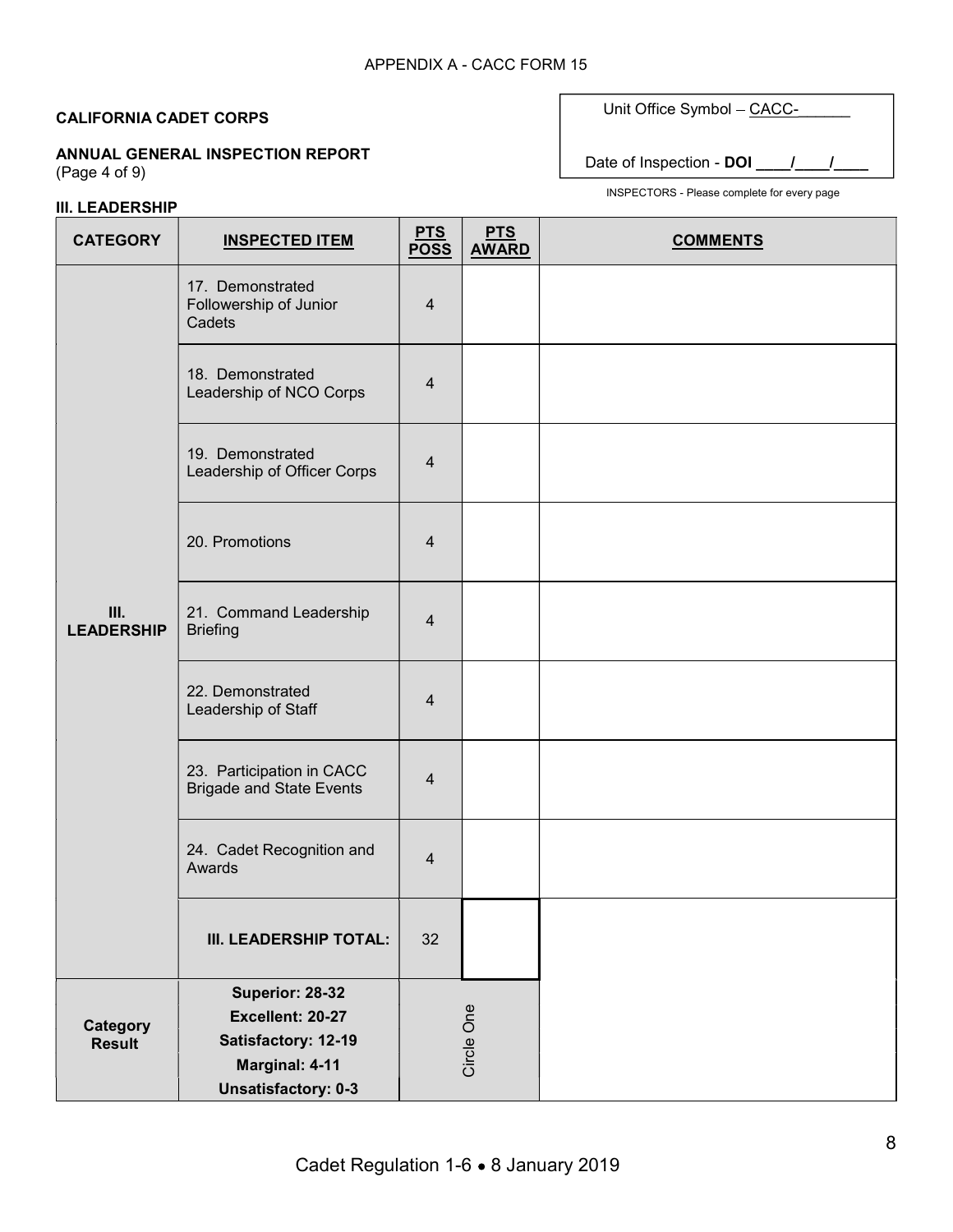### ANNUAL GENERAL INSPECTION REPORT

(Page 5 of 9)

# IV. TRAINING

Unit Office Symbol - CACC-

Date of Inspection - DOI \_\_\_\_/\_

| <b>CATEGORY</b>     | <b>INSPECTED ITEM</b>                                                          | <u>PTS</u><br>POSS      | <b>PTS</b><br><b>AWARD</b> | <b>COMMENTS</b> |
|---------------------|--------------------------------------------------------------------------------|-------------------------|----------------------------|-----------------|
|                     | 25. Publication of Unit<br><b>Training Schedule</b>                            | $\overline{4}$          |                            |                 |
|                     | 26. Unit Training Schedule<br><b>Supports CACC Content</b><br><b>Standards</b> | $\overline{\mathbf{4}}$ |                            |                 |
|                     | 27. Applied Leadership<br>Training (Internal)                                  | $\overline{4}$          |                            |                 |
|                     | 28. Maintenance of Training<br>Publications / Materials / Aids                 | $\overline{\mathbf{4}}$ |                            |                 |
| <b>IV. TRAINING</b> | 29. Unit Participation in<br>Major CACC events                                 | 4                       |                            |                 |
|                     | 30. Unit Participation in<br>Miscellaneous CACC events                         | 4                       |                            |                 |
|                     | 31. Field Training (Bivouac)                                                   | $\overline{4}$          |                            |                 |
|                     | 32. Participation in Summer<br><b>Encampment Training</b>                      | $\overline{4}$          |                            |                 |
|                     | <b>IV. TRAINING TOTAL:</b>                                                     | 32                      |                            |                 |
|                     | Superior: 28-32                                                                |                         |                            |                 |
|                     | Excellent: 20-27                                                               |                         | Circle One                 |                 |
| Category            | Satisfactory: 12-19                                                            |                         |                            |                 |
| <b>Result</b>       | Marginal: 4-11                                                                 |                         |                            |                 |
|                     | <b>Unsatisfactory: 0-3</b>                                                     |                         |                            |                 |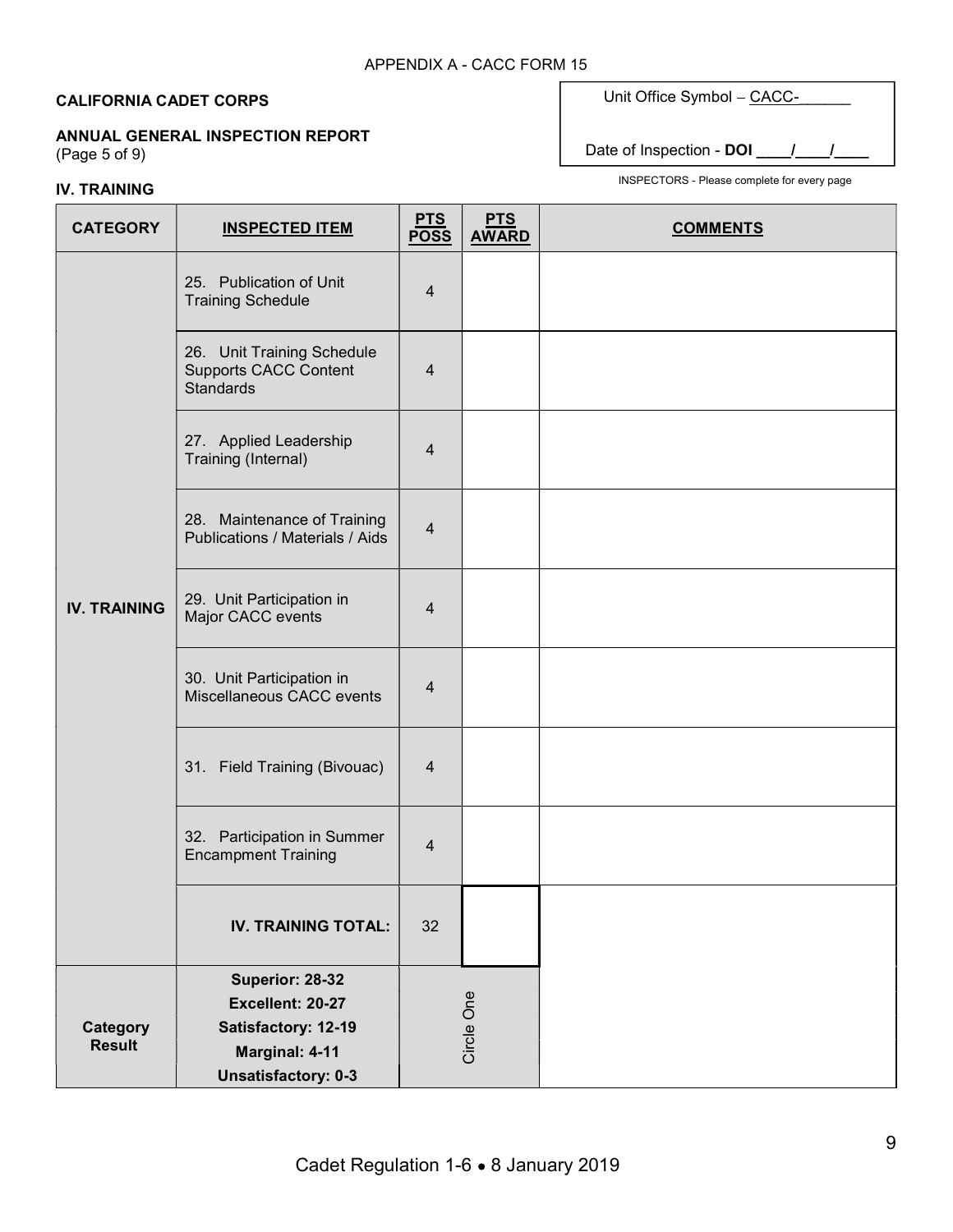# ANNUAL GENERAL INSPECTION REPORT

(Page 6 of 9)

| Unit Office Symbol - CACC- |  |
|----------------------------|--|
| Date of Inspection - DOI   |  |

INSPECTORS - Please complete for every page

### V. KNOWLEDGE AND CACC INSTRUCTION

| <b>CATEGORY</b>                                                 | <b>INSPECTED ITEM</b>                                                 | <u>PTS</u><br><b>POSS</b> | <b>PTS</b><br><b>AWARD</b> | <b>COMMENTS</b> |
|-----------------------------------------------------------------|-----------------------------------------------------------------------|---------------------------|----------------------------|-----------------|
|                                                                 | 33. Demonstrated<br>Knowledge of CACC                                 | $\overline{4}$            |                            |                 |
|                                                                 | 34. Demonstrated Rank-<br>appropriate Knowledge<br>(PTAs)             | $\overline{4}$            |                            |                 |
|                                                                 | 35. Demonstrated Military<br>Courtesy Knowledge                       | 4                         |                            |                 |
|                                                                 | 36. Circulars and<br><b>Information Bulletin</b><br>Awareness         | $\overline{4}$            |                            |                 |
| V.<br><b>KNOWLEDGE</b><br><b>AND CACC</b><br><b>INSTRUCTION</b> | 37. Progression and<br><b>Continuity (Cadet Career</b><br>Management) | $\overline{4}$            |                            |                 |
|                                                                 | 38. Commandant<br>Credentialing                                       | $\overline{4}$            |                            |                 |
|                                                                 | 39. Commandant Training                                               | 4                         |                            |                 |
|                                                                 | 40. Participation in<br>Leadership / Specialized<br><b>Schools</b>    | $\overline{4}$            |                            |                 |
|                                                                 | <b>V. KNOWLEDGE AND</b><br><b>CACC INSTRUCTION</b><br><b>TOTAL:</b>   | 32                        |                            |                 |
|                                                                 | Superior: 28-32                                                       |                           |                            |                 |
| Category                                                        | Excellent: 20-27                                                      |                           |                            |                 |
| <b>Result</b>                                                   | Satisfactory: 12-19                                                   |                           | Circle One                 |                 |
|                                                                 | Marginal: 4-11<br><b>Unsatisfactory: 0-3</b>                          |                           |                            |                 |
|                                                                 |                                                                       |                           |                            |                 |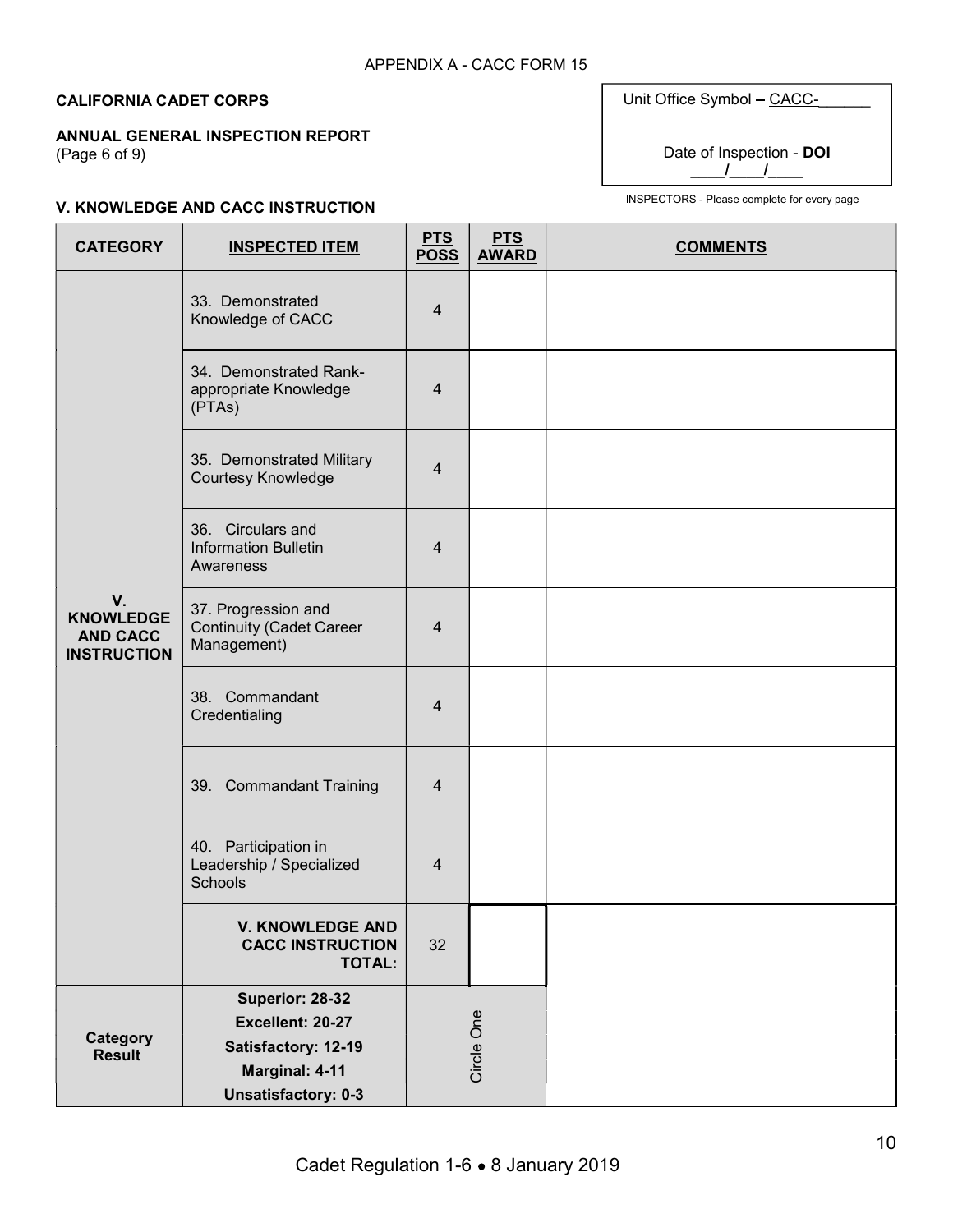### ANNUAL GENERAL INSPECTION REPORT

(Page 7 of 9)

Unit Office Symbol - CACC-

Date of Inspection - DOI \_\_\_\_/\_

### VI. ADMINISTRATION & SUPPLY DISCIPLINE

| <b>CATEGORY</b>                                               | <b>INSPECTED ITEM</b>                                                        | <u>PTS</u><br><b>POSS</b> | <b>PTS</b><br><b>AWARD</b> | <b>COMMENTS</b> |
|---------------------------------------------------------------|------------------------------------------------------------------------------|---------------------------|----------------------------|-----------------|
|                                                               | 41. Publication and<br>Maintenance of Orders<br>and Permanent Orders         | 4                         |                            |                 |
|                                                               | 42. File Management<br>System                                                | $\overline{4}$            |                            |                 |
|                                                               | 43. Maintenance of Form<br>13 - Service Records                              | 4                         |                            |                 |
|                                                               | 44. Publication and<br>Maintenance of Unit<br><b>Strength Reports</b>        | 4                         |                            |                 |
| VI.<br><b>ADMINISTRATION</b><br>& SUPPLY<br><b>DISCIPLINE</b> | 45. Maintenance of<br><b>Property Book</b>                                   | 4                         |                            |                 |
|                                                               | 46. Supply Discipline<br>(Use of Procedures)                                 | 4                         |                            |                 |
|                                                               | 47. Storage and<br>Maintenance of Supplies                                   | 4                         |                            |                 |
|                                                               | 48. Maintenance of<br>Individual Clothing<br>Records                         | 4                         |                            |                 |
|                                                               | <b>VI. ADMINISTRATION &amp;</b><br><b>SUPPLY DISCIPLINE</b><br><b>TOTAL:</b> | 32                        |                            |                 |
|                                                               | Superior: 28-32                                                              |                           |                            |                 |
|                                                               | Excellent: 20-27                                                             |                           | Circle One                 |                 |
| Category<br><b>Result</b>                                     | Satisfactory: 12-19                                                          |                           |                            |                 |
|                                                               | Marginal: 4-11                                                               |                           |                            |                 |
|                                                               | <b>Unsatisfactory: 0-3</b>                                                   |                           |                            |                 |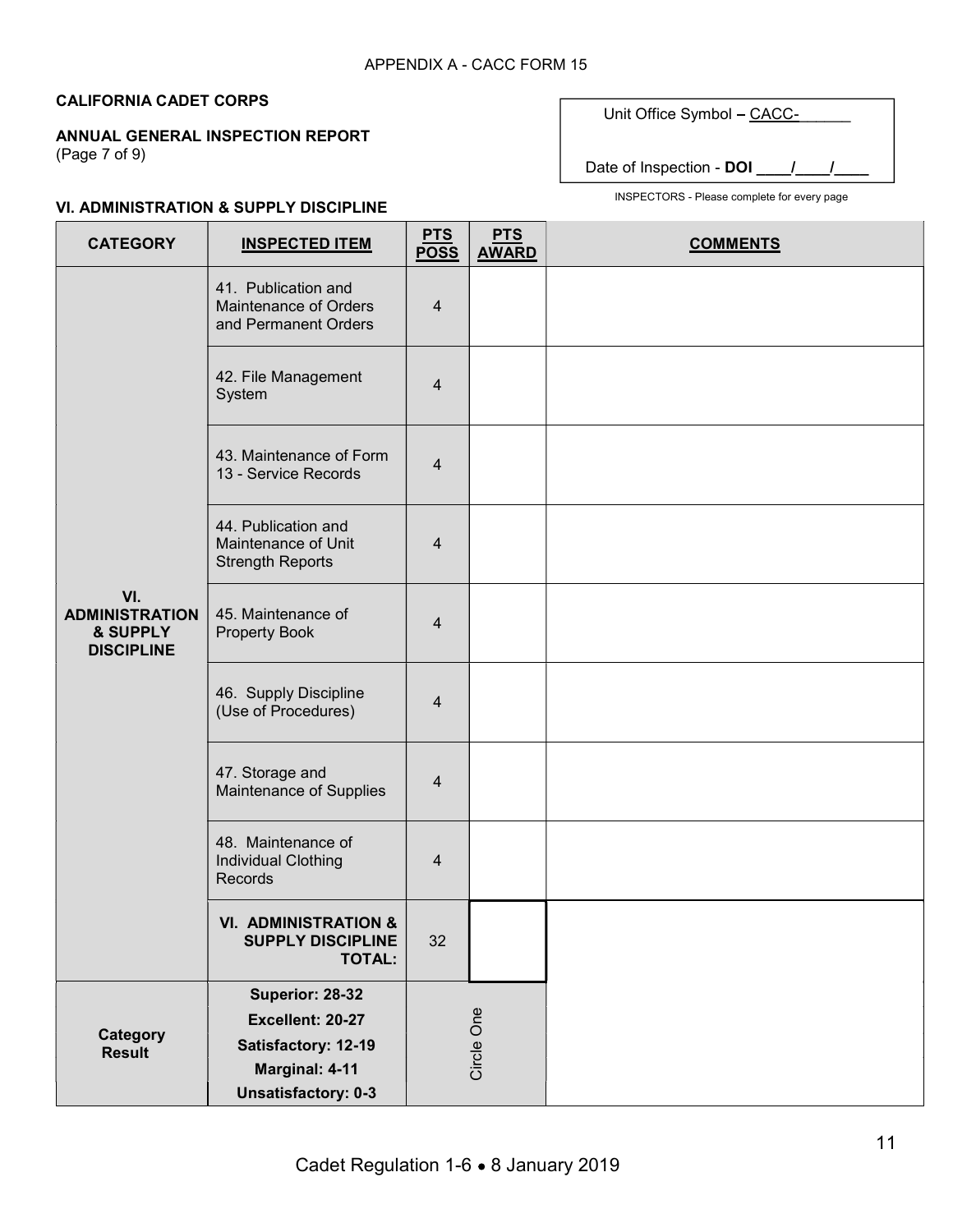### APPENDIX A - CACC FORM 15

# CALIFORNIA CADET CORPS

ANNUAL GENERAL INSPECTION REPORT (Page 8 of 9)

Unit Office Symbol - CACC-

Date of Inspection - DOI \_\_\_\_/\_\_\_\_/\_\_\_

٦

INSPECTORS - Please complete for every page

#### VII. SECTION SCORING

Г

| <b>RATING</b>                                                                | <b>SECTION</b>                         | <b>POINTS</b> |  |  |  |  |
|------------------------------------------------------------------------------|----------------------------------------|---------------|--|--|--|--|
|                                                                              | I. SCHOOL AND COMMUNITY SERVICE        |               |  |  |  |  |
|                                                                              | II. UNIT DISCIPLINE (IN-RANKS / DRILL) |               |  |  |  |  |
|                                                                              | III. LEADERSHIP                        |               |  |  |  |  |
|                                                                              | <b>IV. TRAINING</b>                    |               |  |  |  |  |
|                                                                              | V. KNOWLEDGE AND INSTRUCTION           |               |  |  |  |  |
|                                                                              | VI. ADMIN & SUPPLY DISCIPLINE          |               |  |  |  |  |
|                                                                              |                                        |               |  |  |  |  |
|                                                                              | <b>TOTAL POINTS (192 Possible)</b>     |               |  |  |  |  |
| Note1: Any individual rating of 'Marginal' will result in an overall maximum |                                        |               |  |  |  |  |
| grade of 'Satisfactory'                                                      |                                        |               |  |  |  |  |
| Note 2: Any individual rating of 'Unsatisfactory' will result in an overall  |                                        |               |  |  |  |  |
|                                                                              | Unsatisfactory' rating                 |               |  |  |  |  |

VIII. INSPECTOR COMMENTS / RECOMMENDATIONS

| Circle One     |               |  |  |  |
|----------------|---------------|--|--|--|
| <b>GRADE</b>   | <b>POINTS</b> |  |  |  |
| Superior       | 168-192       |  |  |  |
| Excellent      | 120-167       |  |  |  |
| Satisfactory   | 72-119        |  |  |  |
| Marginal       | 24-71         |  |  |  |
| Unsatisfactory | 0 - 23        |  |  |  |

Printed Name of Inspector \_\_\_\_\_\_\_\_\_\_\_\_\_\_\_\_\_\_\_\_\_\_\_\_\_\_\_\_\_\_\_\_\_\_\_\_\_\_\_\_

Signature of Inspector entries and the state of  $\sim$ 

APPENDIX A - CACC FORM 15